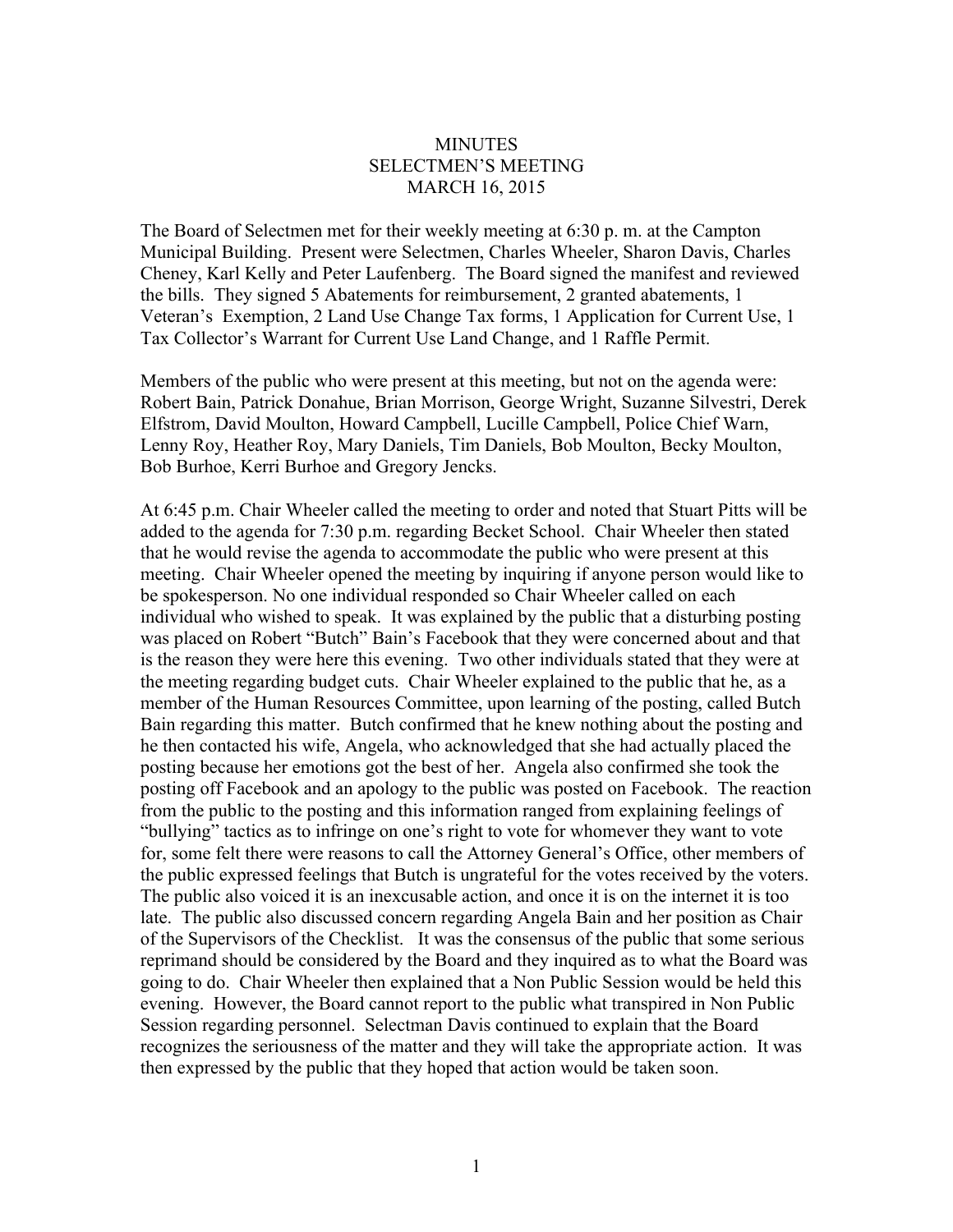Chair Wheeler then continued the meeting with Selectmen's assignments for the year 2015. Chair Wheeler made a Motion to nominate Selectman Sharon Davis as Chairman and Selectman Peter Laufenberg as Vice Chair. The Motion was seconded and the nominations were unanimously approved. The following is the Selectmen's Assignments for 2015:

| Chairman:<br>Vice Chair                     | Sharon L. Davis<br>Peter Laufenberg      |
|---------------------------------------------|------------------------------------------|
| <b>HR</b> Committee                         | Sharon L. Davis<br><b>Charles Cheney</b> |
| Planning Board Ex-Officio                   | Peter Laufenberg                         |
| Park & Rec.                                 | Charles Wheeler<br>Karl Kelly            |
| Tax Assurance Officer<br>(for Bonds & TANS) | Sharon L. Davis                          |
| Voter Set-Up Coordinators                   | Sharon L. Davis<br>Karl E. Kelly         |

Chair Davis then took over the meeting and continued with discussion of 2015 budget cuts voted for at Town Meeting to cut \$59,899.00 from the general municipal operations. After lengthy discussions and research focusing on where to possibly make cuts and considering concerns of impact on the Town, the following budget cuts were arrived at by the Board:

| Town Clerk/Tax Collector's wages         | $$2,500.00*$             |
|------------------------------------------|--------------------------|
| Auditor/Part time Bookkeeper             | \$4,000.00               |
| <b>Computer Services</b>                 | $$5,000.00**$            |
| Heating                                  | \$1,000.00               |
| <b>Fire Department Repairs</b>           | \$10,500.00 (to be taken |
|                                          | from George              |
|                                          | Durgin Fund              |
| <b>Emergency Management</b>              | \$2,500.00 (to be taken  |
|                                          | From Capital             |
|                                          | Reserves)                |
| Town Welfare                             | \$5,000.00               |
| Campton/Thornton Transfer Station Budget | \$29,399.00***           |
| <b>TOTAL BUDGET CUTS</b>                 | \$59,899.00              |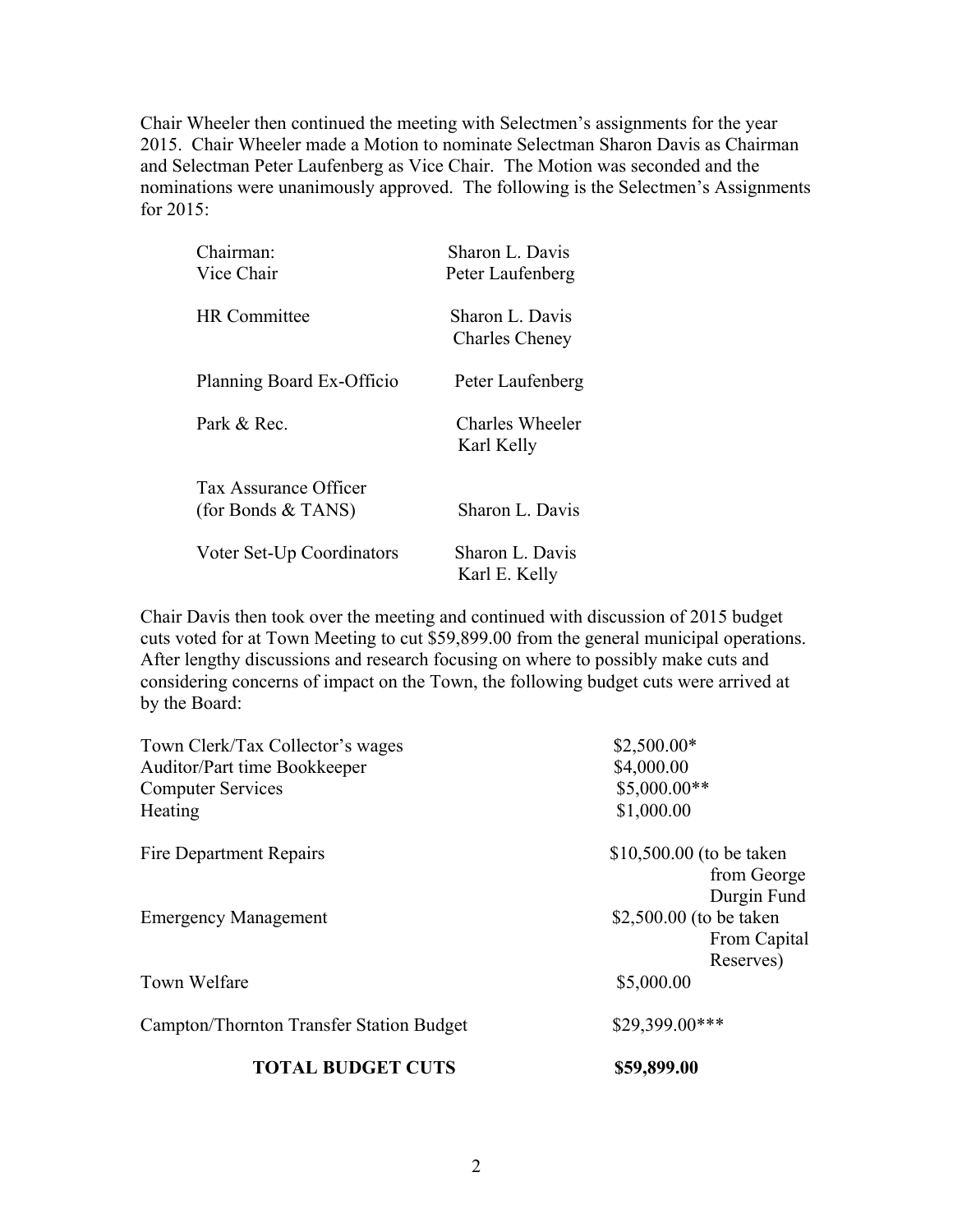\*This cut reflects a merit raise, based on performance, but not to exceed 2%, with an hourly rate figure, (not salaried, as advised by Town Attorney), and an allowance for 100 overtime hours.

\*\*As explained by Police Chief Warn, Charles Grand, is willing to handle the Police Department's computer services (as he has in the past, at a reduced rate); therefore, Chief Warn felt comfortable with his suggestion of a \$5,000.00 reduction in the Computer Services line. Chief Warn explained that he had also asked Ann Marie to get a quote for computer services excluding the Police Department in order to arrive at the \$5,000.00 figure.

\*\*\*The Town will receive credit for income received from the Campton/Thornton Transfer Station which will offset this amount.

Selectman Laufenberg discussed concern regarding the \$2,500.00 for water. There was lengthy discussion as to health concerns and odor. Stuart Pitts confirmed, according to the State, there were no health issues at risk; however, he acknowledged that an odor and staining issue on plumbing fixtures exists and the fact that the water is not pleasant tasting to drink. Chief Police Warn confirmed that in the past some of his staff had become ill from drinking the tap water and he feels there is a necessity of providing water to the employees. Selectman Laufenberg inquired if any funds in the water budget could be applied to a possible water filtering system. Ann Marie confirmed that any funds in the water account could be applied to any costs relating to water. Selectman Cheney inquired as to using carbon filters and chlorinated the well. Stuart Pitts acknowledged that carbon filters would not satisfactorily take care of the problem and suggested either 3 separate filtering systems would need to be installed to service all three facilities or install one main underground line to service all three facilities thereby needing only one filtering system.

After discussion, the Board agreed to have Ann Marie get some quotes for waste disposal services that supply dumpsters. The possibility of getting a smaller dumpster was also suggested. Ann Marie indicated that Kevin McGuire will be picking up the cardboard boxes to bring to the Transfer Station which will eliminate some bulk material in the dumpster.

Chair Davis then called on Stuart Pitts in his capacity of Planning Board Chairman. Mr. Pitts explained that Becket School is involved in making changes to one building on their property in Campton and the Campton Planning Board has informed the Becket School that they need to come before the Planning Board to address their revisions. Becket School stands on the premise that because they are not adding any additional students they do not need to come before the Planning Board. Mr. Pitts stated he was here this evening to ask the Board to compel the Becket School to appear before the Planning Board. The Board concurred and Ann Marie will draft the letter for the Board to sign. Mr. Pitts thanked the Board for their support.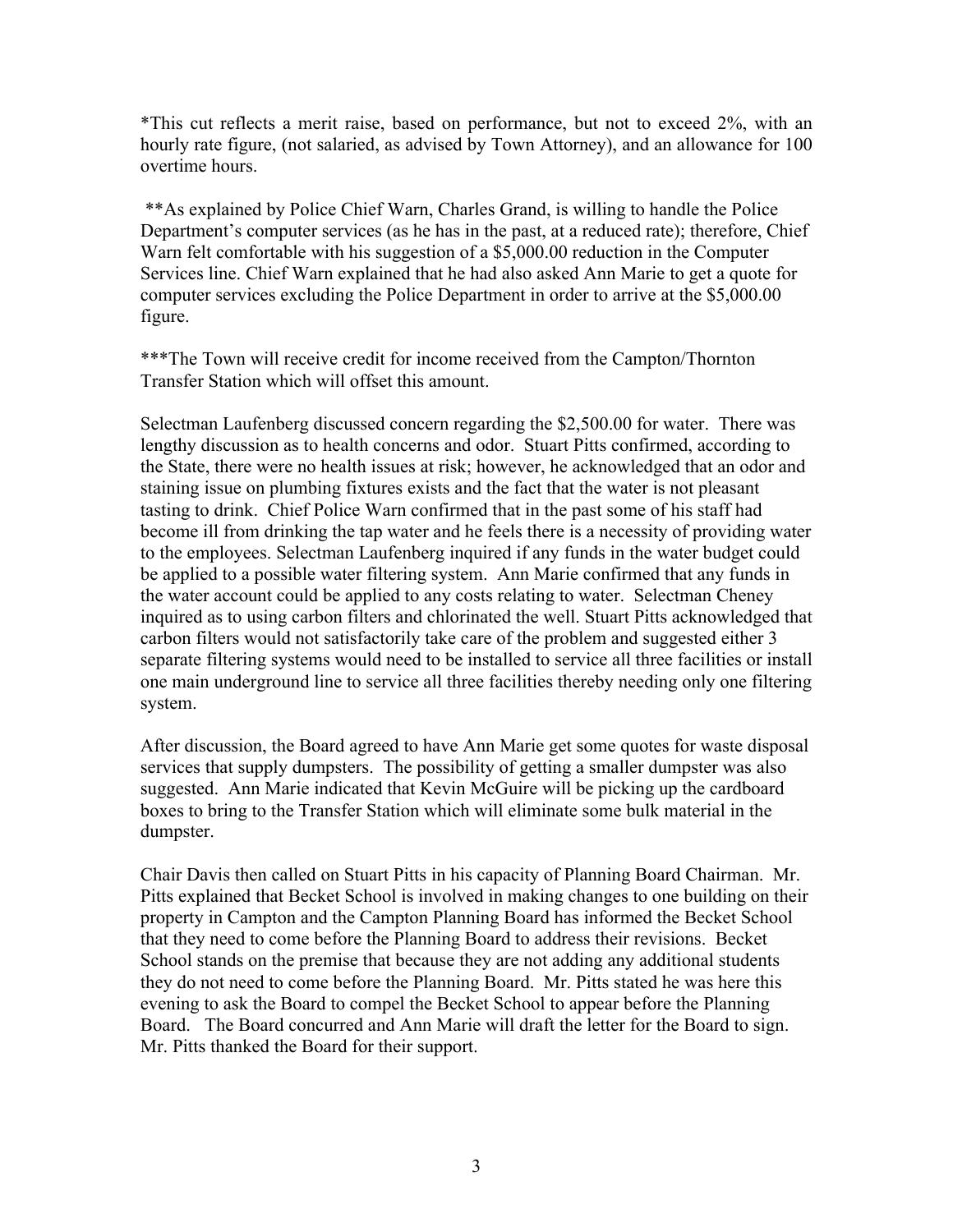Chair Davis then called for approval of the Minutes of the previous meeting. After one revision by Selectman Kelly and one revision by Chair Davis, a Motion was made and seconded to approve the revised Minutes. The revised Minutes were unanimously approved.

Chair Davis continued the meeting by calling on Ann Marie to review correspondence. Ann Marie distributed a cash balance statement for the month of February that the bookkeeper prepared for the Board. A monthly trend of expenditures for the Campton/Thornton Fire Department was also provided to the Board.

Ann Marie distributed to the Board a draft Request for Proposal/Quotation for delivery of fuel oil and propane for heating Town facilities for the period  $5/1/15 - 12/31/16$ . The Board agreed to have Ann Marie submit the Request for Proposal to four oil and propane distributors in the area.

June Garneau of Mapping and Planning Solutions sent an email regarding her progress in preparing the Emergency Operation Plan (EOP) manual and a reminder of the meeting scheduled at the Campton Municipal Building for 3/17/15 in the Community Room.

Sean James of Hoyle, Tanner & Associates, Inc. sent an email acknowledging that he is submitting the rehabilitation of the Blair Covered Bridge for two project awards through the NH Preservation Alliance and the NH Chapter of the American Society of Civil Engineers Outstanding Civil Engineering Achievement Award. He will let the Town know the results.

Eversource Energy forwarded a notice that they are going to be selling their resource suppliers (a/k/a power plants).

The White Mountain National Forest Service sent a notice of their intent to conduct a study of the road system on the White Mountain National Forest. The Forest Service will be hosting 3 public meetings to gather public input as to which national forest roads are important to them and why. The meeting scheduled in Campton will be held at the White Mountain National Forest Headquarters, 71 White Mountain Drive, on April 8, 2015, between 5:30 p.m. to 7:30 p.m.

Representative Frank Guinta, of the U.S. House of Representatives contacted the Town to inquire if the Campton Community Room could be used to facilitate a Town Meeting on March 31, 2015. After discussion, the majority of the Board concurred.

There being no further correspondence or announcements by Ann Marie, Chair Davis continued the meeting with Other Business – Selectmen's Input. Chair Davis called on Selectman Laufenberg who suggested the commencement of forming a Capital Improvement Plan (CIP) Committee and the rest of the Board concurred. It was noted that development of a CIP committee is a Planning Board function. Selectman Laufenberg also followed up on the establishment of an Economic (Business) Development Committee as proposed at the Town Meeting. It was suggested by Chair